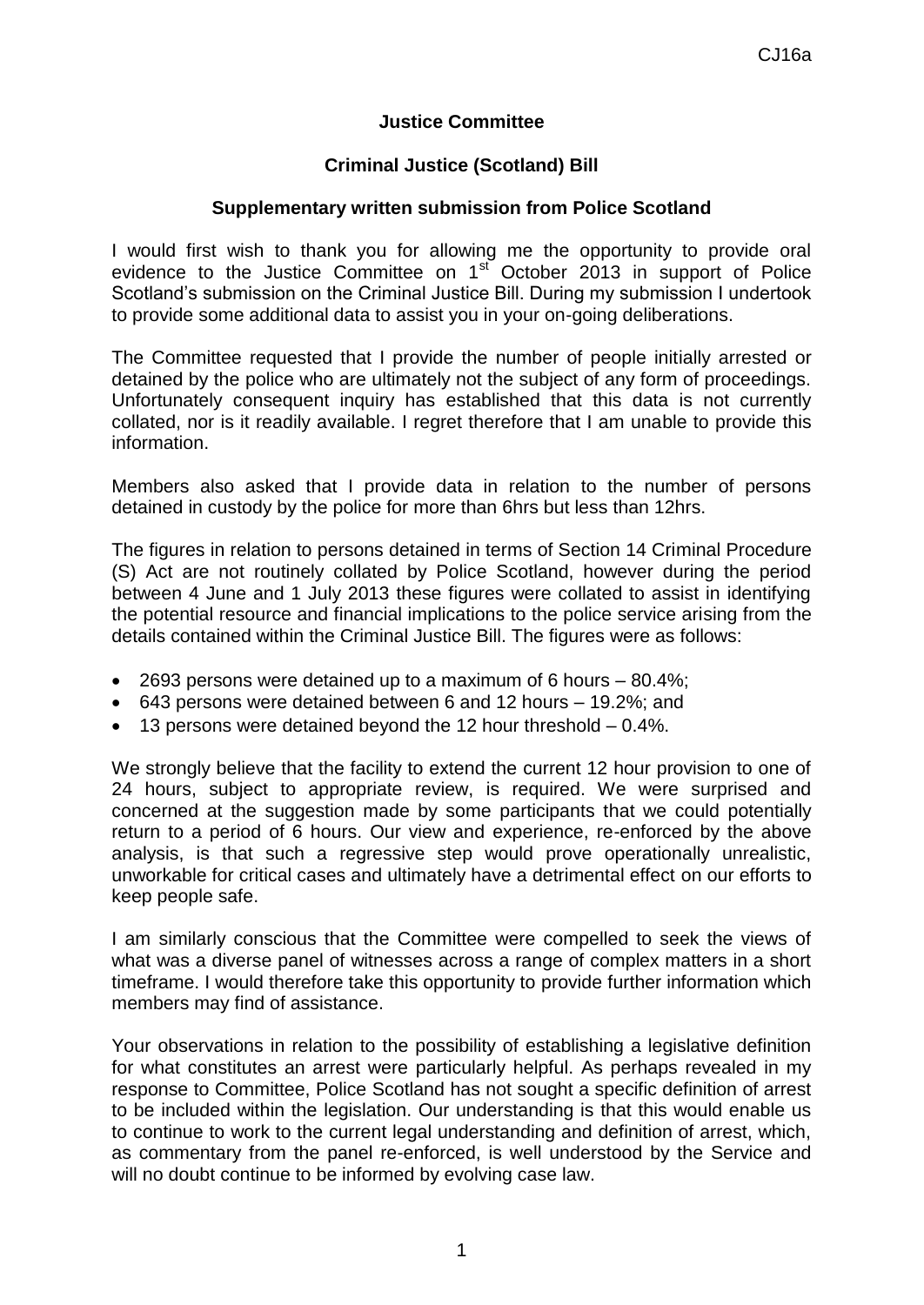Police Scotland welcomes and supports many of the provisions within the Bill. We do not however consider that in whatever form it is enacted, it was ever intended to denude our existing powers to the detriment of the effective delivery of justice or provision of policing services to communities across Scotland.

Police Scotland currently, and will continue to, operate within the legislative framework set by Parliament. Should that framework succeed common law, and we recognise that emerging jurisprudence and case law increasingly may require that it does so; we will of course accord with the will of Parliament and shape our operational delivery accordingly.

It would however in our view be regrettable if the introduction of this legislation detrimentally affected our well established practices associated with the interview of witnesses or preliminary questioning of suspects outwith a police station, while trying to establish the veracity of a complaint, basic facts or identity of individuals. If such engagement by the police with individuals were to be considered to be a curtailment of their liberty and as such technically an arrest, the potential exponential increase in persons brought into police custody would be detrimental to our efficiency and effectiveness. More particularly, we consider it would undermine the overarching presumption to liberty enshrined within the Bill.

Police Scotland have also sought assurance from Scottish Government that there will be no erosion of our ability at common law to intervene to protect life and enable us to enter premises and detain or arrest individuals who are posing a risk to their own personal safety or by their conduct, the potential well-being of others. We share and wholly support the desire of the Justice Committee to satisfy itself that there will be no diminution of the ability of Police Scotland to adequately protect public safety consequent to the introduction of the Bill into law.

We consider the Bill will have a real and enduring impact on the Service. We fully recognise the need to consider, amongst other matters, evolving and emerging issues associated with effective training delivery and parallel ICT programme development. Foremost in our mind is the overarching requirement placed on the Service to maintain and sustain operational delivery throughout and beyond the introduction of what will represent a large-scale programme.

The timing and manner of introduction of the Bill is therefore significant to the Service.

As stated within our financial submissions to Scottish Government, the costs to Police Scotland associated with the implementation of the proposed Criminal Justice Bill, (c£24m) were broad estimates of the potential costs associated with legislative compliance and adoption of new business practises. The acknowledged reality is that our understanding of costs continues to mature and can only ultimately be established following the implementation of the Act and incorporation of any new ways of working within the operational arena.

We look forward to working with partners as our understanding of these matters continues to improve.